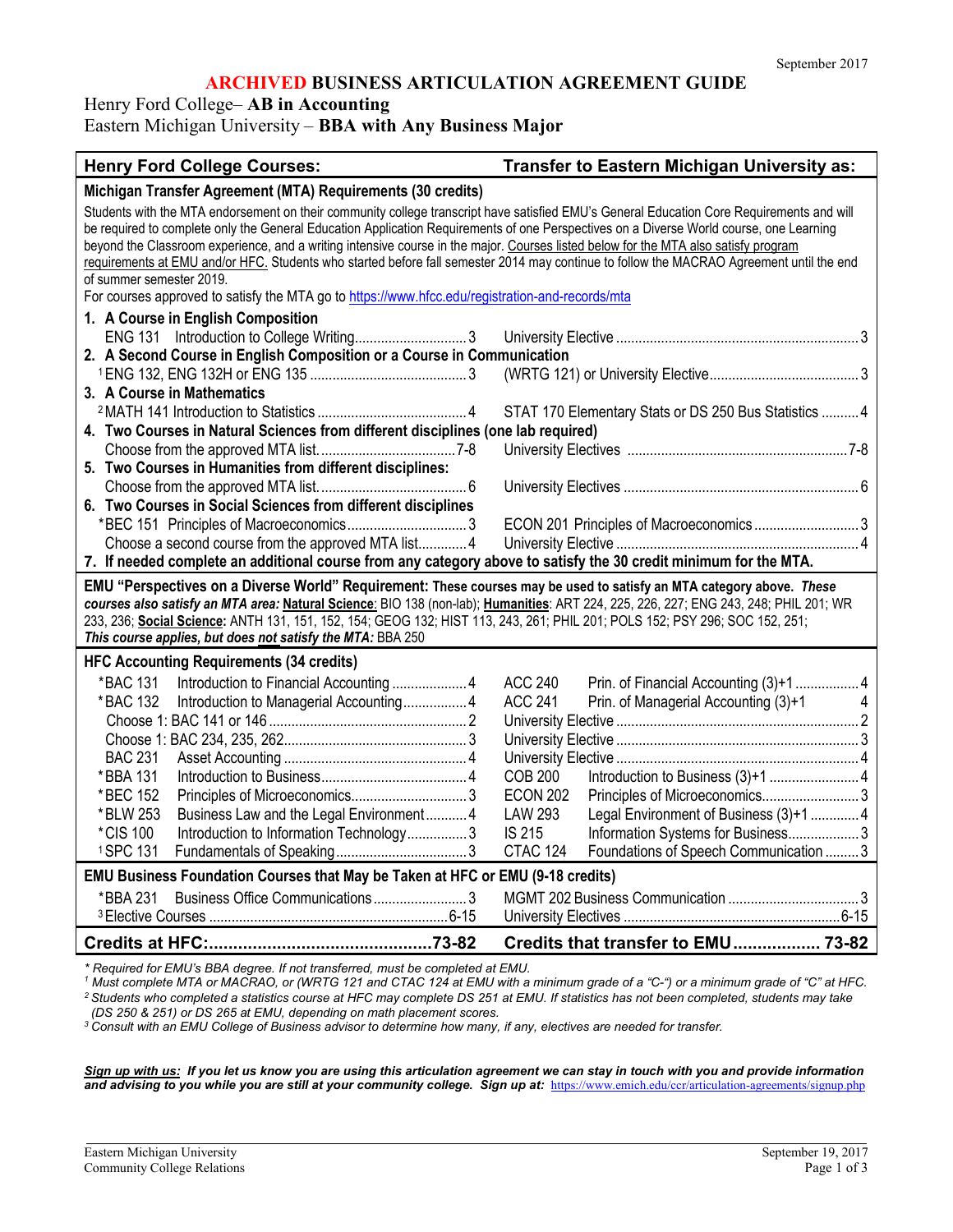### **ARCHIVED BUSINESS ARTICULATION AGREEMENT GUIDE**

Henry Ford College– **AB in Accounting**

Eastern Michigan University – **BBA with Any Business Major**

| <b>Completion of EMU's BBA Program</b>                                                                                                                                                                                                                                                                                                                                                                                                                                                                                                                                                                                                                                                                                                                                                                                                                                                                                                                                                               |                                                                                                                                                                                                                                                                                                                                                                                                                                                                                                                                                                                                                                                                                                                                                                                                                                                                                                                          |
|------------------------------------------------------------------------------------------------------------------------------------------------------------------------------------------------------------------------------------------------------------------------------------------------------------------------------------------------------------------------------------------------------------------------------------------------------------------------------------------------------------------------------------------------------------------------------------------------------------------------------------------------------------------------------------------------------------------------------------------------------------------------------------------------------------------------------------------------------------------------------------------------------------------------------------------------------------------------------------------------------|--------------------------------------------------------------------------------------------------------------------------------------------------------------------------------------------------------------------------------------------------------------------------------------------------------------------------------------------------------------------------------------------------------------------------------------------------------------------------------------------------------------------------------------------------------------------------------------------------------------------------------------------------------------------------------------------------------------------------------------------------------------------------------------------------------------------------------------------------------------------------------------------------------------------------|
| (42-51 credits)<br><b>Major Requirements</b><br><b>Business Core (18 credits)</b><br><sup>1</sup> DS 251 Business Stats for Decision Making or (DS 265)3<br>MGMT 386 Organizational Behavior & Theory  3<br><b>Discipline Requirements (24-33 credits)</b><br>Students may choose any of the following areas to complete<br>discipline requirements:<br>Accounting, accounting information systems, computer<br>information systems, economics, entrepreneurship, general<br>business, marketing, management, finance, or supply chain<br>management. See the undergraduate catalog for discipline<br>requirements http://catalog.emich.edu/<br>Note: Each student must complete a writing intensive course<br>as part of the major. Consult your advisor for course options.<br><b>LBC Requirement</b><br>$(0-3 \text{ credits})$<br>Students must complete one "Learning Beyond the<br>Classroom" (LBC) experience or course offered by EMU.<br>Consult a College of Business advisor for options. | Sample Sequence for completing the program<br>Students following this agreement have the option of selecting<br>any of the following disciplines to complete the BBA:<br>accounting, accounting information systems, computer<br>information systems, economics, entrepreneurship, general<br>business, marketing, management, finance, or supply chain<br>management. The recommended course sequence for each<br>discipline can be obtained from the COB Advising Center.<br>http://www.emich.edu/cob/students/advisors/undergraduate.php<br>DS 265 or DS 251 must be completed in the first semester at EMU.<br><b>Fall Semester</b><br>(15 credits)<br><b>Winter Semester</b><br>(15 credits)<br>FIN 350<br><b>Summer Semester</b><br>(12 credits)<br>MGMT 490 F, W, S, online, Concur Prereq: OM 374 3<br>F, W, S, online, Prereq: DS 251 or DS 265  3<br>OM 374<br><b>Fall Semester</b><br>$(0-9 \text{ credits})$ |

*<sup>1</sup> Required Business foundation course. Must be completed before formal admission to the BBA program. Students who completed a statistics course at HFC may complete DS 251 at EMU. If statistics has not been transferred, students may take (STAT 170 or DS 250) and DS 251 or DS 265, depending on math placement scores. See page 3 for admission requirements.*

*\* The minimum credits required to graduate is 124 but the total will vary depending on the business discipline completed at EMU and the program completed at HFC. If enough credits are not transferred, additional credits will need to be completed at EMU to satisfy the minimum required for graduation.* 

*Note: Choosing electives wisely will increase your employment opportunities in a competitive job market. The College of Business Advisor will assist you in choosing a minor, or selecting courses in an area such as: world languages, manufacturing, apparel merchandising, health administration, hotel and restaurant management, political science/public administration, construction management, graphic design, professional writing, public relations, internships or cooperative education.*